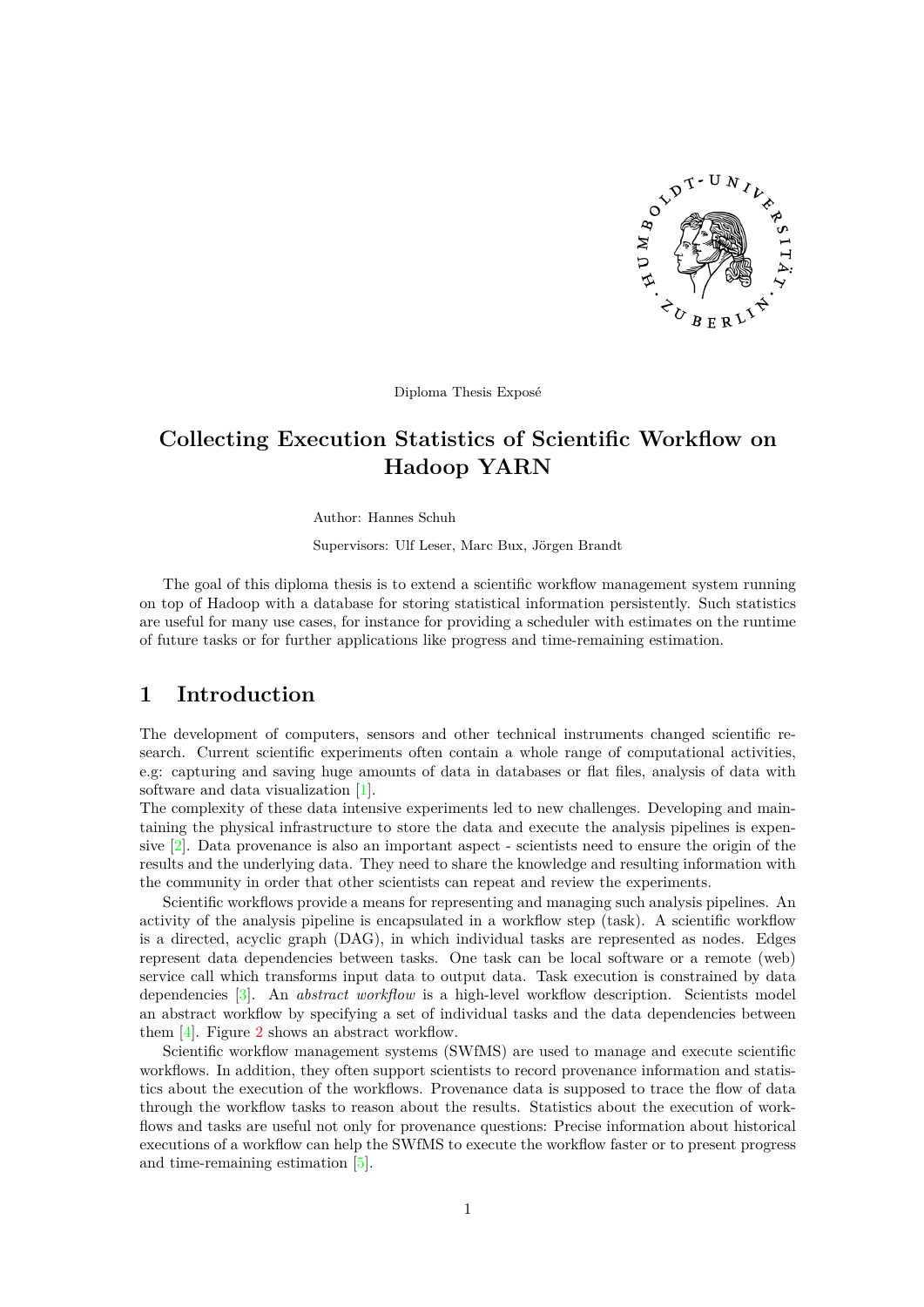Besides complex analysis pipelines which can be managed by SWfMS, scientists have to handle the massive volume of data which is captured by today's technical instruments. For instance, the Australian Square Kilometre Array of Radio Telescopes Project<sup>[1](#page-1-0)</sup> or CERN's Large Hadron Collider<sup>[2](#page-1-1)</sup> generate several petabytes of data per day. In bioinformatics, next-generation sequencing makes sequencing DNA more affordable and faster. A single sequencer is capable of generating more than 5 TB<sup>[3](#page-1-2)</sup> per day and this technology is already provided by many sequencing labs  $[6, 7]$  $[6, 7]$  $[6, 7]$ . It is more and more difficult to process the increasing amount of data on a single computer in decent time. Parallelization and distribution provide means to handle such data analysis. In [\[2\]](#page-8-1) Bux and Leser present an overview of the current SWfMS and the way they implement parallelization and scheduling. Scheduling a scientific workflow means assigning the individual tasks of an scientific workflow to the available physical resource considering dependencies between the tasks. The usual goal is to minimize overall job completion time but other goals are also possible  $[8]$ . Many of the most well-performing schedulers make use of runtime estimations (execution time, data transfer time) of each task on each worker node [\[3\]](#page-8-2). To get runtime estimations for a task the scheduler can use historical statistics of previous runs of that task.

## **2 Motivation**

Apache Hadoop has been developed as a distributed data processing system and an open source implementation of Google's MapReduce programming model. YARN (Yet Another Resource Negotiator) is the next generation of Hadoop's parallel compute platform [\[9\]](#page-8-8). The architecture of YARN separates two major duties: resource management and job scheduling/monitoring. Figure [1](#page-1-3) shows the shift from Hadoop 1.0 to 2.0. Similarly to Hadoop 1.0, file management is handled by the Hadoop Distributed File System (HDFS). HDFS breaks data in several blocks and stores them redundantly throughout the distributed compute environment.



<span id="page-1-3"></span>Figure 1: The YARN-based architecture of Hadoop 2.0. In this architecture MapReduce is just one of the applications running on YARN. (Image taken from http://hortonworks.com/hadoop/yarn/)

YARN's ResourceManager is responsible for resource management in the distributed compute environment. Applications in the system ask the ResourceManager for available physical resources and get assigned slots on worker nodes to run their computations. A per-application Application-Master (AM) is responsible for the application's execution<sup>[4](#page-1-4)</sup>. That involves negotiating resources from the ResourceManager, tracking their status and monitoring progress. Users can use different programming models and scheduling policies by implementing an ApplicationMaster running on

<span id="page-1-0"></span> $1$ www.ska.gov.au

<span id="page-1-1"></span><sup>2</sup>http://public.web.cern.ch/public/en/LHC/LHC-en.html

<span id="page-1-2"></span><sup>3</sup>http://blog.genohub.com/nextseq-500-and-hiseq-x-ten-services-coming-soon-to-genohub-com/

<span id="page-1-4"></span><sup>4</sup>http://hadoop.apache.org/docs/current2/hadoop-yarn/hadoop-yarn-site/YARN.html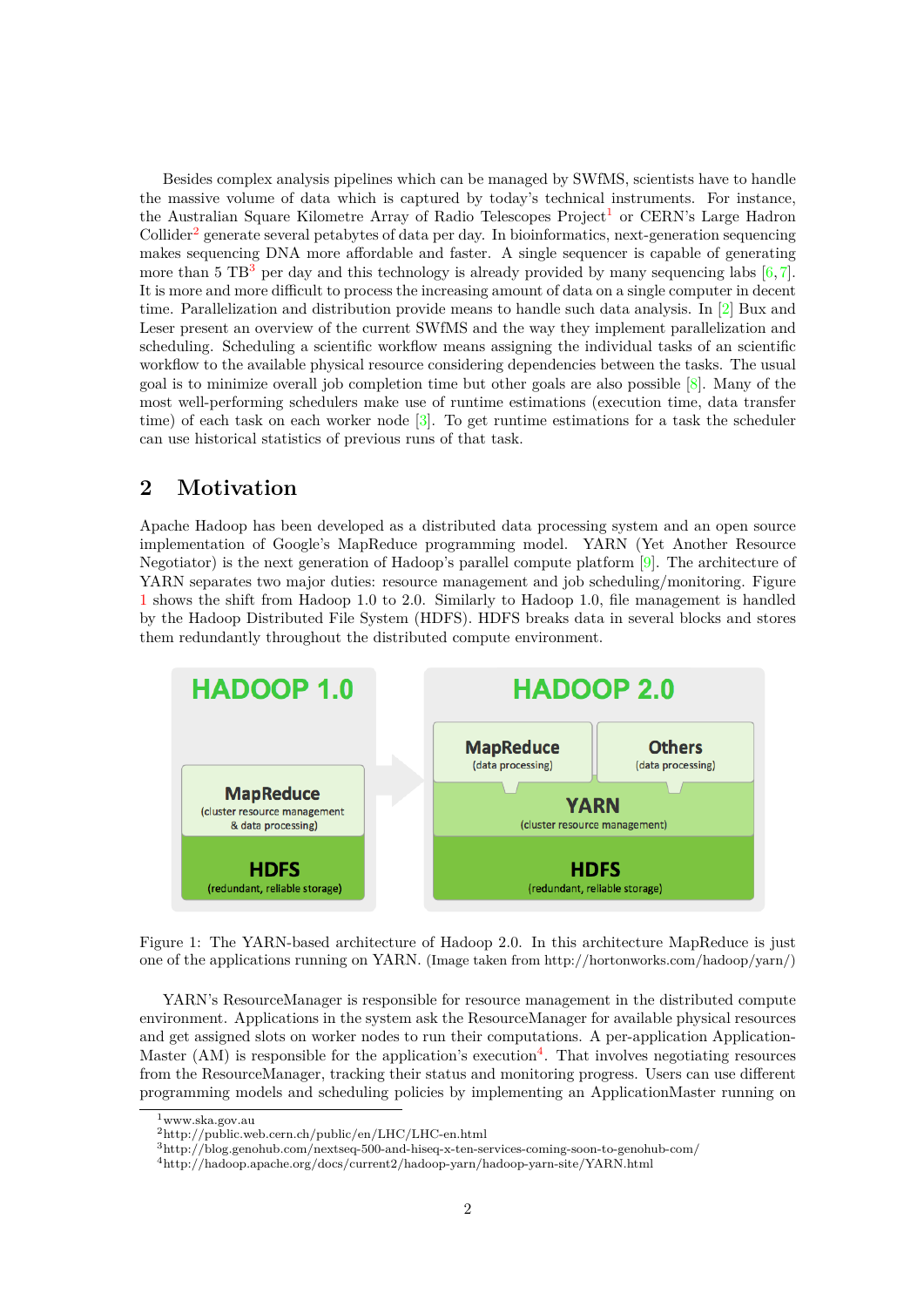top of YARN [\[9\]](#page-8-8). The MapReduce AM is provided as part of the Hadoop installation. In addition, there are already some frequently used AMs which implement a different programming model. For instance, *Apache Giraph*<sup>[5](#page-2-0)</sup> which is a highly scalable iterative graph processing system.

### **2.1 The Hi-WAY AM for YARN**

The research group of Knowledge Management in Bioinformatics at Humboldt-Universität zu Berlin, in cooperation with the Information and Communications Technology department of KTH Royal Institute of Technology Stockholm, develops a workflow management system on top of YARN. The SWfMS comprises an ApplicationMaster named Hi-WAY (Heterogeneityincorporating Workflow ApplicationMaster for YARN), a scheduler (C3PO) and a workflow language (Cuneiform). Figure [2](#page-10-0) shows an abstract workflow modeled and visualized in Cuneiform. Hi-WAY is capable of executing task parallel workflows. Task parallelism can be achieved by distributing the tasks comprising a scientific on parallel computation infrastructures like clusters or clouds [\[2\]](#page-8-1). Figure [3](#page-11-0) shows a *concrete workflow* that has been executed by Hi-WAY. A concrete workflow is generated by mapping the abstract tasks to concrete methods.

#### **2.2 Runtime statistics in Hi-WAY**

Each invocation in Figure [3](#page-11-0) traces its own statistical information and writes a log file into HDFS after the execution. Hi-WAY collects the log entries and concatenates them to a main log file during workflow execution. Statistics in the log file are not suited for easy access, since the file has no schema and is accessed sequentially. Applications have to parse the whole file and need to interpret the data even if they just want to query certain parts of the file. Hi-WAY does not use these statistics. Statistics in the current log files are only used by Cuneiform for the execution plan of the remaining tasks.

Hi-WAY collects its own statistics by monitoring the execution of the invocations, e.g. execution time and input file size. These statistics are only available in main memory and are lost after the execution of the workflow. Therefore Hi-WAY knows only the runtimes of the current execution and nothing about the previous ones. To determine future runtime estimates for a task, Hi-WAY make use of statistics about past invocations of that task on each worker node of the compute environment.

#### **2.3 Log Data in Cuneiform**

Each entry in the log represents a tuple, which consists of eight fields. A field can be a value (integer or string) or a complex type, e.g. a list of key-value pairs specified in JSON format. The log file of an invocation contains statistics and provenance information about the execution of a workflow task. The first seven fields are used for classification of the log entry. There are six types of possible log entries:

- $\bullet\,$  invoc-stat : Statistics about the invocation run.
- invoc-stagein : All staged in files and their sizes.
- invoc-stageout : All staged out files and their sizes.
- invoc-output : The values of all output variables.
- invoc-stdout : The content of the standard output channel.
- invoc-stderr : The content of the standard error channel.

Figure [4](#page-12-0) shows examples for three of these types of log entries of an invocation. Execution statistics, stagein and stageout information are the most important for the scheduler. No single field is a primary key. However, the invocation signature and the type together constitute a composite key.

<span id="page-2-0"></span><sup>5</sup>http://giraph.apache.org/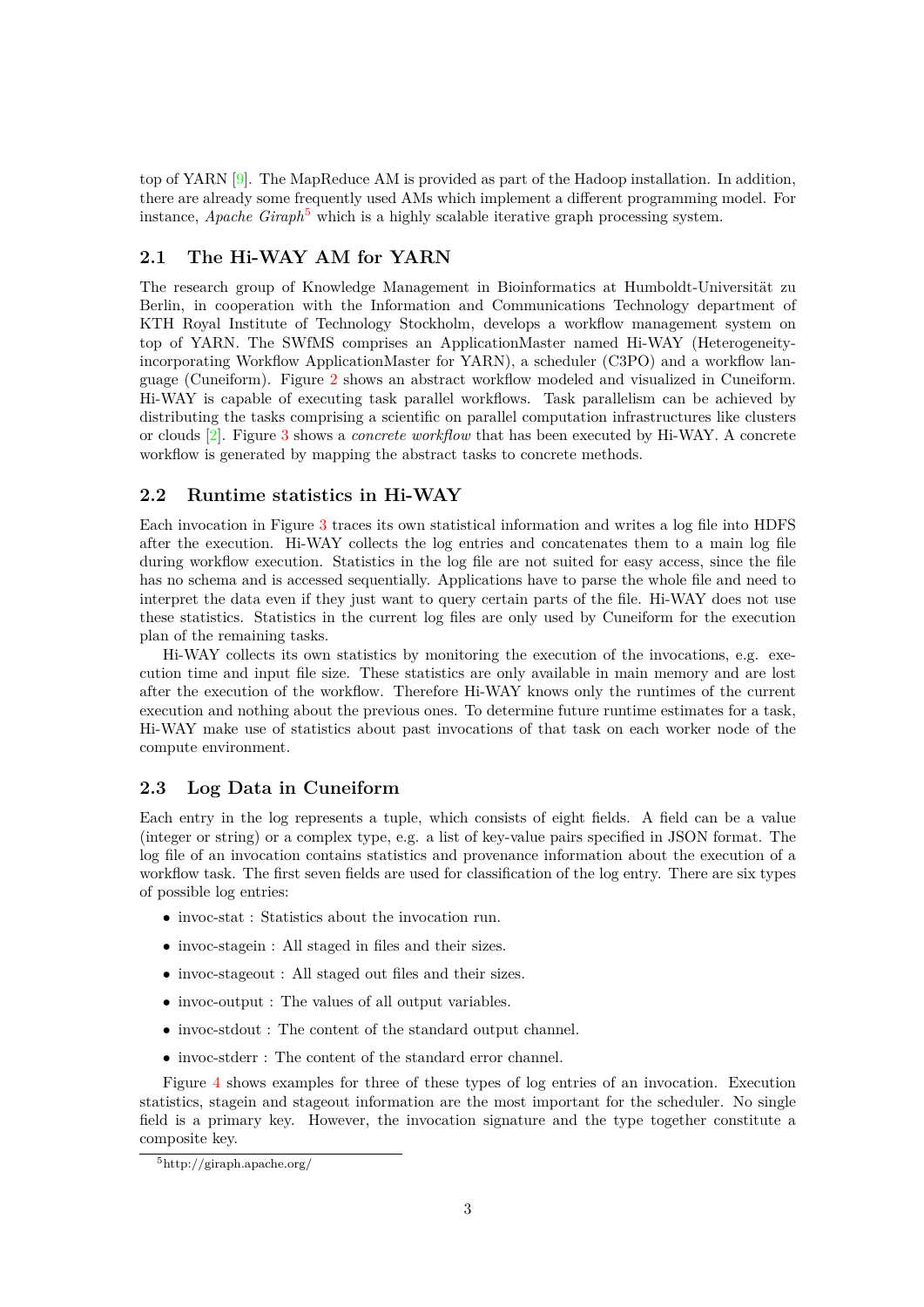The size of the statistic traces depends on the workflow task and data input. For example, the workflow from Figure [2](#page-10-0) and [3](#page-11-0) produces a main log file of 1.5 MB. The SWfMS can run hundreds of workflows simultaneously, assuming that the cluster or cloud has appropriate capabilities. In these cases, the SWfMS can generate several GB of statistical data per day.

## **3 Goal of this Thesis**

The goal of this diploma thesis is to extend the architecture of Hi-WAY by adding a database which saves statistical information persistently and independently from the AM. The database is supposed to supply the scheduler with latest and historical statistics about task executions as well as data transfer times on different worker nodes. Furthermore the information can be used for comparison between workflow executions, to answer provenance questions and to provide workflow progress estimation.

### **4 Approach**

The important question of how to save the data persistently will be investigated in the diploma thesis. There are some requirements which narrow down the potential technologies we focus on. The requirements are determined by Hi-WAY, since the AM will use the database for scheduling.

#### **4.1 Requirements**

- **Low response time**: Hi-WAY waits for the statistics before assigning the invocation to a node. During this time the invocation can't run, which is why this time span needs to be as short as possible. SELECT statements to the statistic database should result in an negligible overhead for the AM. Fast SELECT statements are the main requirement.
- **Timeliness, Actuality**: Runtime estimates can be unreliable or quickly outdated in shared compute environments. In such settings the utilization of resources is unsteady and can change dynamically at runtime [\[11\]](#page-8-9). That means that older statistics are not reliable anymore, since the utilization of the cluster can already be different to the time the statistic was obtained. It is important that the current invocations write their statistic into the database as soon as possible, otherwise the AM can't use latest statistics. Each invocation is supposed to save their statistics into the database after their execution on the worker node. The need for actuality implies a kind of garbage collection for old and outdated log entries.
- **Read/Write ratio**: Once stored in the database, log entries won't have to be altered, the writes are append-only. Each time the scheduler determines which task to assign to a compute resource with available capacity, it reads parts of the log entries written by all tasks on this node. Therefore we can assume that there is a workload with many reads and just a few writes. The decision for a database technology should be focused on a system which provides fast reads. Fast writes or updates are substantially less important for our use case.

### **4.2 Persistence Technology**

SQL databases has been the dominating persistence technology for many years. The challenges which have emerged in the last few years changed this situation. Many Web 2.0 startups started their business without SQL databases in order to address the needs of modern applications. The increasing volumes of data and the need for easy horizontal scaling on distributed compute environments have brought RDBMS to their limit. A number of specialized solutions for such use cases have emerged in the last few years. Non-relational databases have proven their usability here [\[12,](#page-8-10) [13\]](#page-8-11).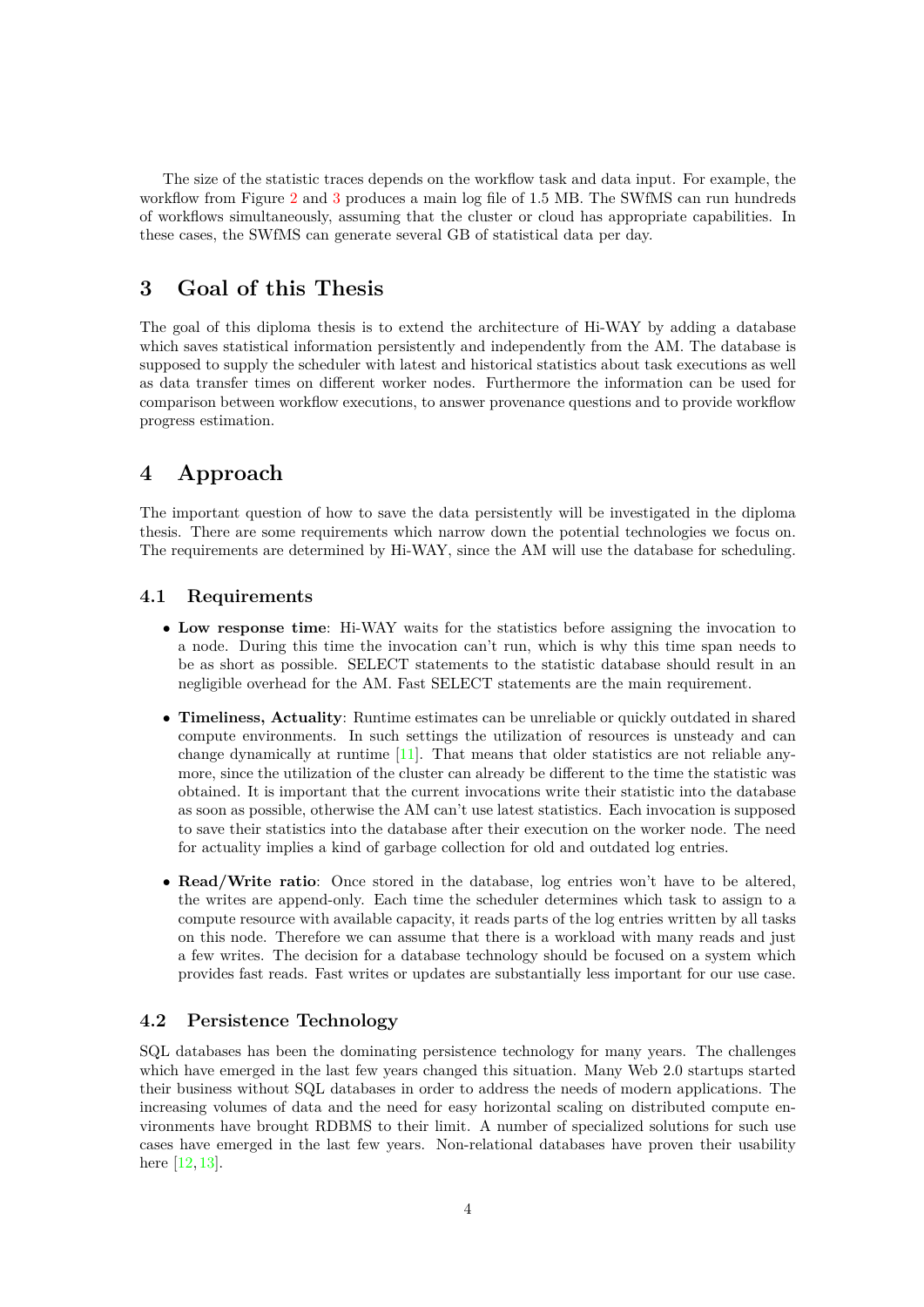#### **4.2.1 SQL Database**

The relational data model has been utilized for many years. Relational Database Management System (RDBMS) like Oracle database<sup>[6](#page-4-0)</sup>, Microsoft SQL Server<sup>[7](#page-4-1)</sup> or MySQL  $^8$  $^8$  are the most popular database systems<sup>[9](#page-4-3)</sup>. An RDBMS stores data in the form of tables with rows and columns. Due to the relational model, it is easy to add, update or delete data in an RDBMS. The ACID (Atomicity, Consistency, Isolation, Durability) properties guarantee that database transactions are processed reliably. The data can be easily related by foreign keys and joins, therefore the same database can be viewed or reassembled in many different ways [\[12\]](#page-8-10). Relational databases are well-known, mature and flexible, hence one of the databases to investigate will be an SQL database. The SQL database will be used as the baseline for further evaluations.

The relational data model suffers from a number of drawbacks. One of these drawbacks is the difference between the relational model and the in-memory object model. Mapping objects and classes of an object oriented concept to a relational data model leads to a set of conceptual and technical difficulties, which are called the *impedance mismatch*. For this reason, developers usually use an object-relational mapper to bridge the gap between objects and relations automatically [\[14\]](#page-8-12). The strict schema of a table can be another drawback, especially if the structure of data often changes or if the data is unstructured, this leads to high complexity and schema migrations. The rich feature set of SQL databases can be drawback as well. Join operations and transaction lead to inefficient and complex operations in distributed environments.

#### **4.2.2 NoSQL**

The term *NoSQL* encompasses a number of recent non-relational databases, which have some common characteristics but are still very different. A database system referring to NoSQL does not use the relational model, runs well on clusters, has no strong schema (schemaless) and is mostly an open-source project [\[14\]](#page-8-12). Example Projects are Riak<sup>[10](#page-4-4)</sup>, Oracle's Berkley  $DB^{11}$  $DB^{11}$  $DB^{11}$ , Mongo $DB^{12}$  $DB^{12}$  $DB^{12}$ or Cassandra[13](#page-4-7). NoSQL databases are commonly classified by their data model: Key-Value, Document, Column Family and Graph databases [\[13](#page-8-11)[–15\]](#page-8-13). Prof. Dr.-Ing. S. Edlich give an overview about current NoSQL databases on  $^{14}$  $^{14}$  $^{14}$ .

*Graph databases* are out of focus because they are specialized for handling data whose relations are well represented as a graph, such as social network data. All other systems have an aggregateoriented data model. An *aggregate* is a collection of data with a key that is stored as a unit [\[14\]](#page-8-12). A log entry of an invocation can be seen as an aggregate. An aggregate can save complex types of values whereas a row in an RDBMS consists of a tuple of single values (which are related). An aggregate is the unit of work for a NoSQL database. Therefore data which is accessed together should be stored within one aggregate. Aggregates are useful to manage data storage over clusters, since they are a suitable unit for distribution  $[14]$ . Aggregate-oriented databases differ in the way they store data physically and this affects the way a user can access the data.

- *Key-Value* databases are simple hash tables where data is stored and accessed by a key. Behind a key there can be an arbitrary aggregate which is opaque to the system. It is not possible to query a part of the aggregate.
- *Document* databases are key-value databases whose value can be interpreted by the system. The value is a structured document, e.g. key-value pairs in JSON. A document database provides more query features than a key-value database.

<span id="page-4-0"></span><sup>6</sup>http://www.oracle.com/us/products/database/overview/index.html

<span id="page-4-1"></span> $7{\rm http://www.microsoft.com/en-us/sqlserver/default.aspx}$ 

<span id="page-4-2"></span><sup>8</sup>http://www.mysql.com/

<span id="page-4-4"></span><span id="page-4-3"></span><sup>9</sup>http://db-engines.com/en/ranking

 $10$ http://basho.com/riak/

<span id="page-4-5"></span><sup>11</sup>http://www.oracle.com/technetwork/database/database-technologies/berkeleydb/index.html

<span id="page-4-6"></span><sup>12</sup>http://www.mongodb.org/

<span id="page-4-7"></span><sup>13</sup>http://cassandra.apache.org/

<span id="page-4-8"></span><sup>14</sup>http://nosql-database.org/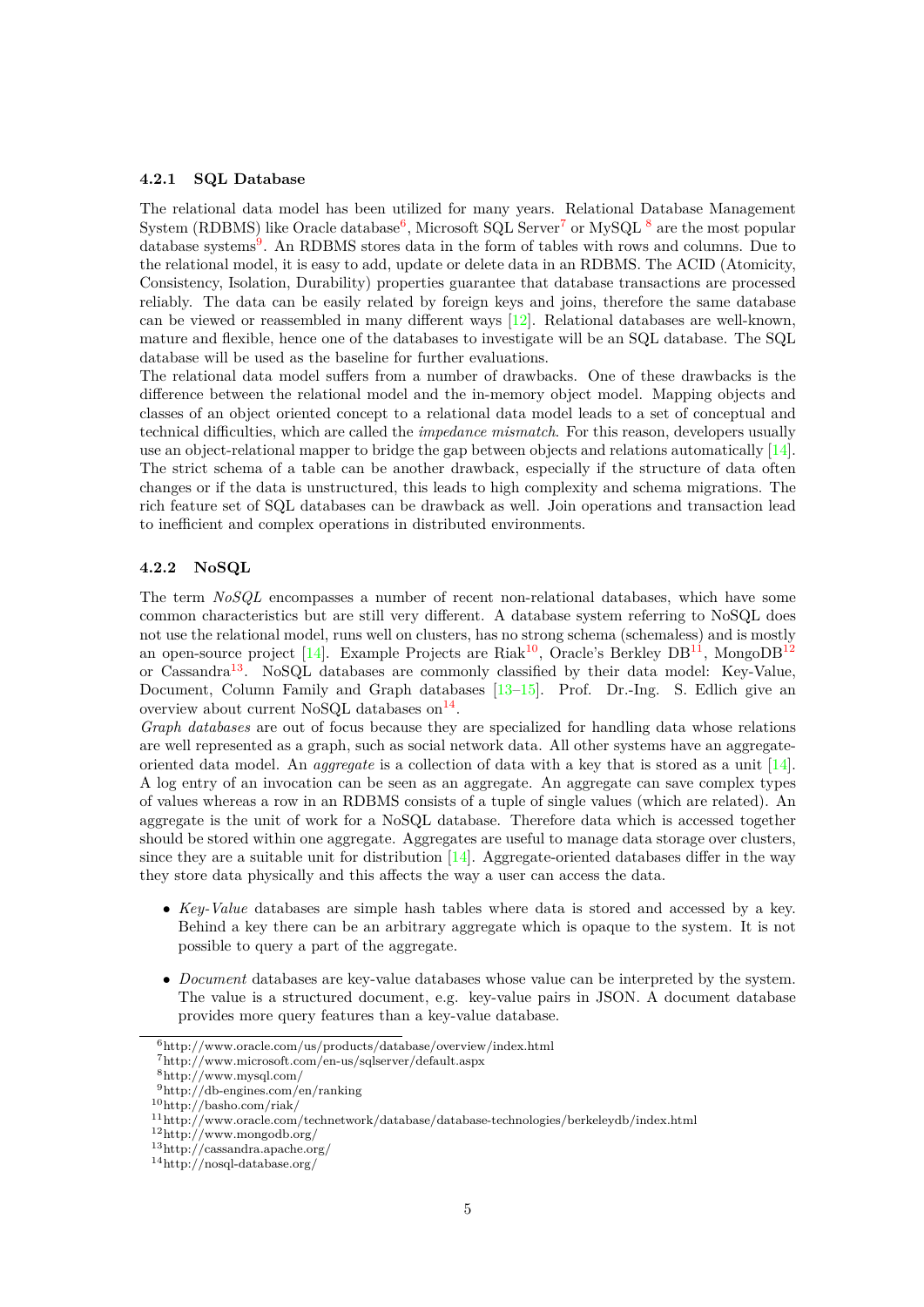• *Column-Family* databases are motivated by Google Big Table and the need for a distributed storage system which can scale to a very large size  $[16]$ . Column-family stores are designed for distributing huge data sets with different kinds of attributes on large clusters [\[15\]](#page-8-13). That comes at the cost of a complex data model and less query features. Even if the SWfMS generates several GB of statistical data per day, the log data that we want to store cannot be described as a very large data set. We have a constantly small number of attributes and easy horizontal scaling is not important in our use case. Therefore, Column-Family stores are out of focus as well.



Figure 5: NoSQL data models [\[13\]](#page-8-11). Key-Value databases are simple hash tables where data is stored and accessed by a key. Document databases are key-value databases whose value can be interpreted by the system. Column-Family databases are key-value pairs (Column) which are grouped into a column family. Logical related data is stored in a row which consists of several column families and a row key. Graph databases are specialized on handling heavily linked data.

Following the ACID principles, RDBMS guarantee that a database transaction is processed reliably. A transaction is a set of data manipulation tasks that brings a database from one consistent state to another consistent state [\[17\]](#page-9-0). NoSQL systems have a different focus: In order to achieve better performance, availability and data distribution, they sacrifice consistency [\[14\]](#page-8-12).

Aggregate-oriented NoSQL databases do not support transactions over multiple aggregates but provide atomic manipulation of a single aggregate at a time. Since an aggregate is the unit of work with the database it is very important to design a well-suited aggregate. Developers have to decide which data is accessed by the application as a unit. Naturally different applications manipulate the same data in different ways, which makes it difficult to design one suitable aggregate for different use cases. Evidently, NoSQL databases lack the flexibility provided by SQL databases.

#### **4.3 Choosing a certain System**

The statistic collector which will be implemented in this diploma thesis consists of two major parts, a lightweight logical layer and a data store. The logical layer is only responsible for saving log entries into the data store. It will run on each worker node and is called right after an invocation has finished. The data store is responsible for saving the statistics persistently and for answering queries from Hi-WAY. The investigation of different database systems, with focus on the requirements outlined above, will show which technology is suitable.

#### **4.3.1 SQL**

MySQL is the most used open-source database<sup>[15](#page-5-0)</sup>. In combination with *memcached*<sup>[16](#page-5-1)</sup> it is a good choice for applications requiring high scalability<sup>[17](#page-5-2)</sup>. Memcached is an open-source, distributed memory caching system designed to speed up performance by caching data and objects in RAM. Many of the largest web sites like Facebook, YouTube, Yahoo, and Wikipedia deploy memcached

<span id="page-5-0"></span><sup>15</sup>http://db-engines.com/en/ranking

<span id="page-5-1"></span><sup>16</sup>http://memcached.org/

<span id="page-5-2"></span><sup>17</sup>http://highscalability.com/blog/2010/2/26/mysql-and-memcached-end-of-an-era.html.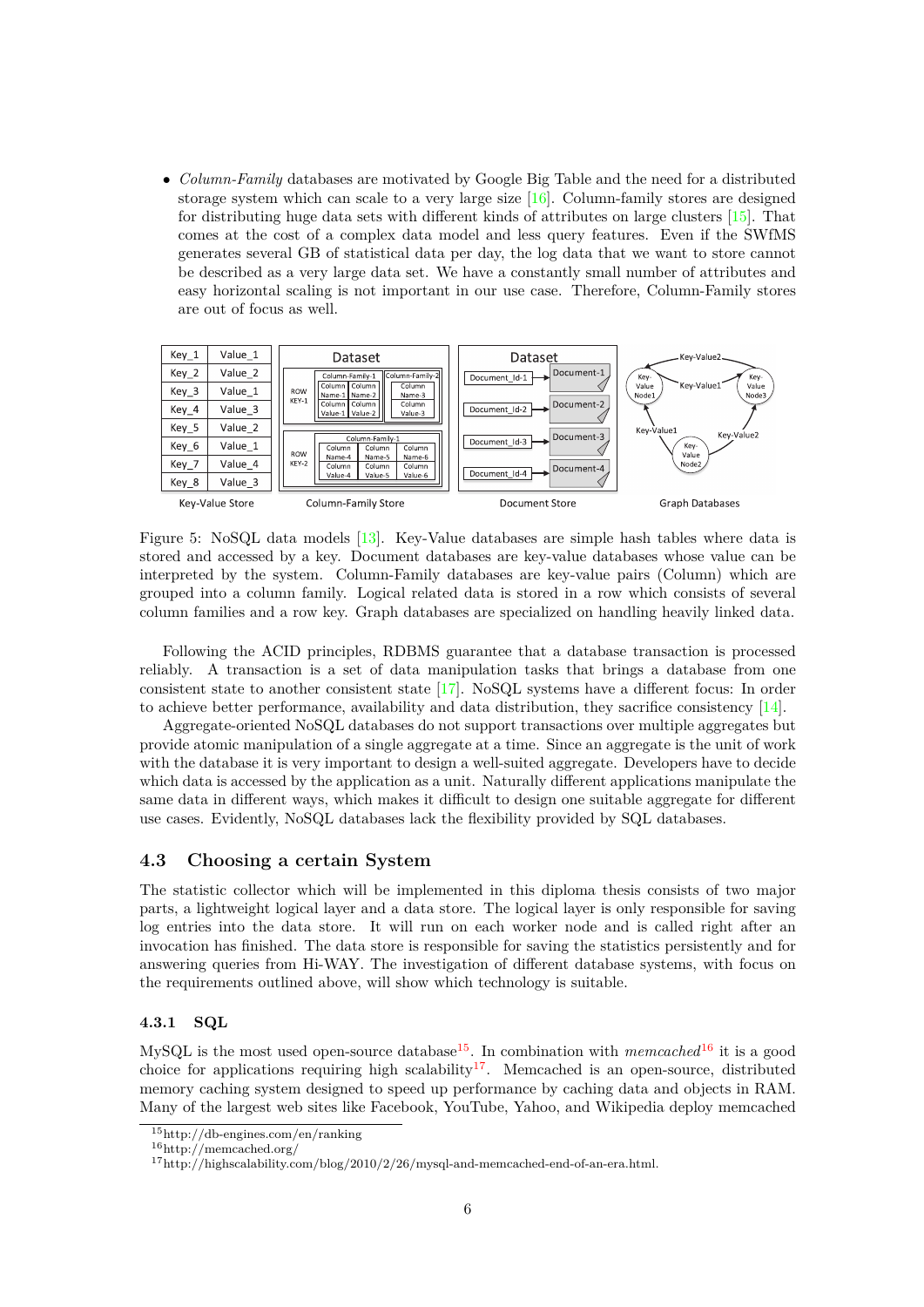and MySQL. MySQL Cluster has been part of the MySQL release since 2004. It works with a distributed layer called NDB. MySQL Cluster uses a 'shared nothing' architecture and distributes data over multiple servers. MySQL and memcached will be investigated in this diploma thesis as well as MySQL Cluster.

#### **4.3.2 NoSQL**

There are several surveys which compare NoSQL systems over a number of dimensions [\[13,](#page-8-11) [15,](#page-8-13) [18\]](#page-9-1). Besides data model the most important aspects are: Query capabilities, consistency, distribution model and performance. All surveys recommend systems for a certain use case and point out that NoSQL is a large and expanding field. Therefore, choosing a suitable data store for a given use case scenario is a challenging task [\[13\]](#page-8-11).

It is most important to find a suitable data model for the given data to avoid unnecessary complexity due to the transformation or mapping of tasks. The data model is closely related to the query capabilities of a database. Therefore queries which should be supported by the database have to be taken into account.

Choosing a suitable NoSQL database involves trading between high performance through partitioning and load balanced replica servers, high availability supported by asynchronous replication and strict consistency [\[15\]](#page-8-13).

All surveys state that key-value stores should be used for very fast and simple operations like storing session data or shopping cart data. Document stores should be used for applications dealing with data that can be easily interpreted as documents or for storing items of similar nature that may have different structures, e.g. content management systems or event logging. Due to their flexible data model, document stores offer more query possibilities.

A Key-Value database would be a reasonable choice, but fast SELECT statements is not the only requirement. A certain flexibility in accessing the data for different use cases like time estimation would be desirable. According to the recommendations in the literature  $[13-15, 18]$  $[13-15, 18]$  $[13-15, 18]$  $[13-15, 18]$ a document database provides a reasonable trade-off between flexibility and scalability. The log data is perfectly suitable for a document database. Each message type can be interpreted as a document with a key. Programming complexity will be low because the data structure used in the log can be saved without transformation. Document databases combine the access performance of a key-value database with more query features.

DB-Ranking<sup>[18](#page-6-0)</sup> mention that the most popular document databases are MongoDB<sup>[19](#page-6-1)</sup>, Apache CouchDB<sup>[20](#page-6-2)</sup> and Couchbase<sup>[21](#page-6-3)</sup>. While MongoDB and CouchDB are mature NoSOL databases, Couchbase was founded in 2011 by the former chief of Apache CouchDB.

Couchbase merged with an open source distributed key-value database called Membase to built a database which combines the indexing and querying capabilities of a document database with the high performance of a key-value data base<sup>[22](#page-6-4)</sup>. Documents in Couchbase are stored as JSON objects. Couchbase provides low-latency read and write operations with linearly scalable throughput due to built-in caching [\[19\]](#page-9-2). According to latest benchmarks Couchbase performs very well not only in a heavy read scenario like the one described in Section 2 [\[19,](#page-9-2) [20\]](#page-9-3). In addition, Couchbase has several distribution possibilities which enable better read performance through load balancing. Couchbase will be the NoSQL database which is investigated in this diploma thesis.

### **5 Expected Results**

This diploma thesis will investigate two database systems (MySQL and Couchbase) with different data models and evaluate their response times to Hi-WAY. Both technologies can be used on a

<span id="page-6-0"></span><sup>18</sup>http://db-engines.com/en/ranking

<span id="page-6-1"></span><sup>19</sup>http://www.mongodb.org/

<span id="page-6-2"></span><sup>20</sup>http://couchdb.apache.org/

<span id="page-6-3"></span><sup>21</sup>http://www.couchbase.com/

<span id="page-6-4"></span><sup>22</sup>http://www.couchbase.com/couchbase-vs-couchdb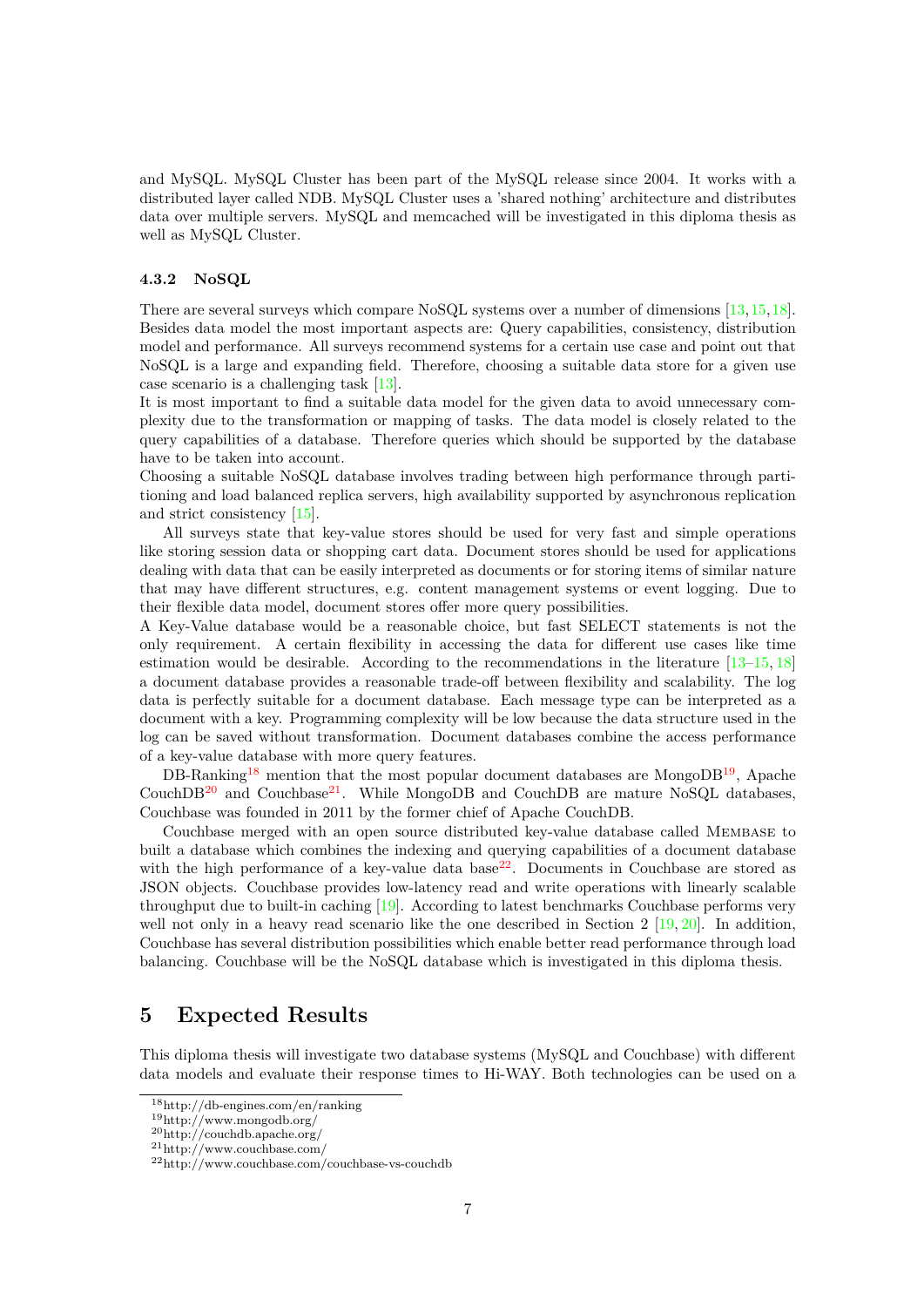single server or with distributed data, which will also be a test scenario. The absence of transactions in the classical sense and the limited query features of NoSQL databases makes them less flexible than SQL databases but they promise a better performance. Independent of the actual database technology there are some expected outcomes. Hi-WAY is supposed to be the main user of the statistics database and the technology should be suited to its needs. It is expected that Hi-WAY can use the database to get runtime statistics for every task of a workflow on each node in the compute environment. The information used by Hi-WAY is expected to be up to date and the overhead for the select statement should be negligible.

Additionally, the statistics are usable for the user of the workflows. They can compare several runs of the same workflow and find errors in workflow design. The provenance information in the database can be used to reason about results and to verify the underlying data. In the best case scenario the diploma thesis results in an application which provides time-remaining and progress estimation to the user of the SWfMS.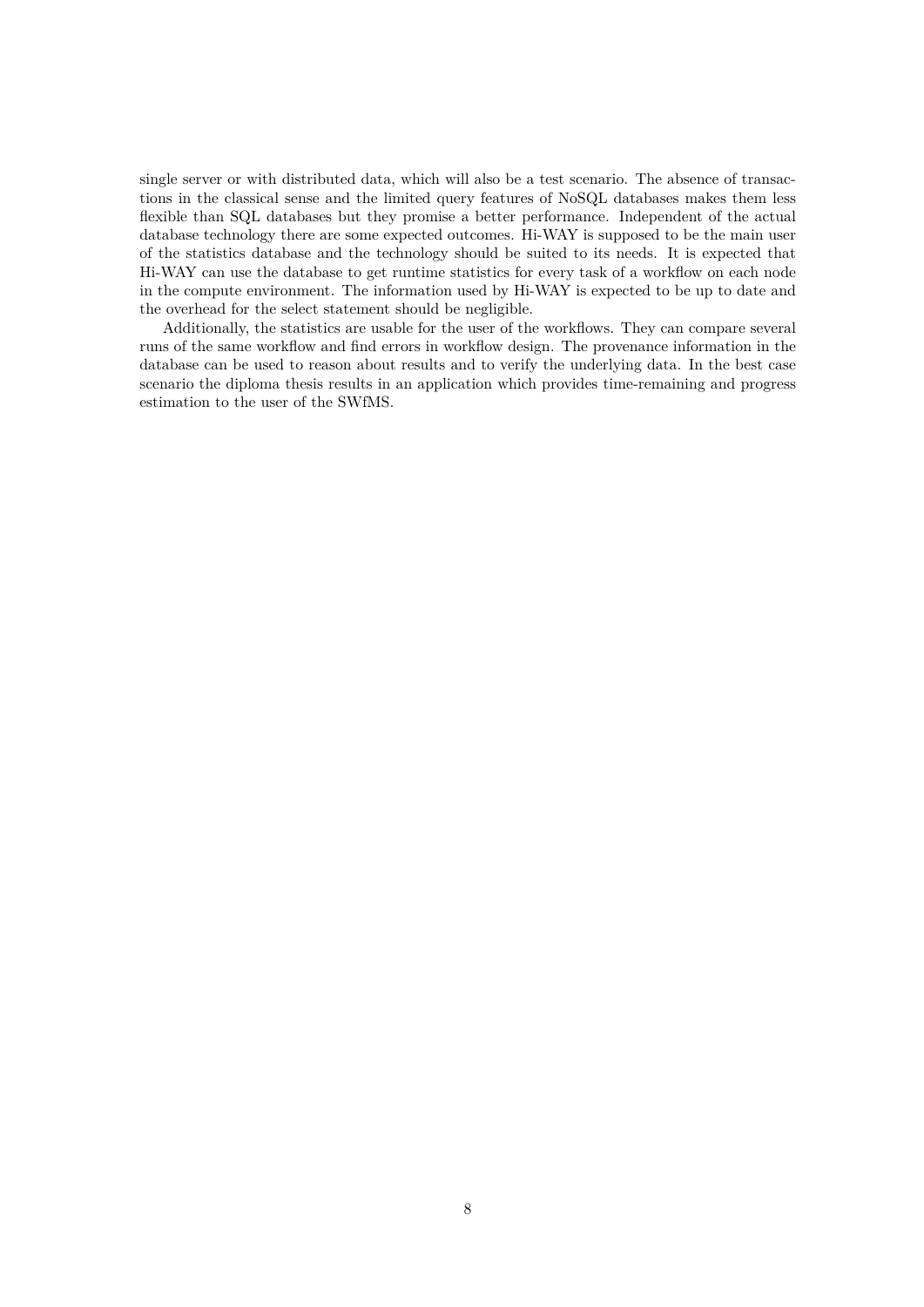### **References**

- <span id="page-8-0"></span>[1] Tony Hey, Steward Tansley, and Kristin Tolle. *The Fourth Paradigm: Data-Intensive Scientific Discovery*, volume 2. Mircrosoft Research, 2009.
- <span id="page-8-1"></span>[2] Marc Bux and Ulf Leser. Parallelization in Scientific Workflow Management Systems. *CoRR*, abs/1303.7195, 2013.
- <span id="page-8-2"></span>[3] Yolanda Gil, Ewa Deelman, Mark Ellisman, Thomas Fahringer, Geoffrey Fox, Dennis Gannon, Carole Goble, Miron Livny, Luc Moreau, and Jim Myers. Examining the Challenges of Scientific Workflows. *Computer*, pages 24–32, 2007.
- <span id="page-8-3"></span>[4] Ewa Deelman, Dennis Gannon, Matthew Shields, and Ian Taylor. Workflows and e-science: An overview of workflow system features and capabilities. *Future Generation Computer Systems*, 2008.
- <span id="page-8-4"></span>[5] Kristi Morton, Magdalena Balazinska, and Dan Grossman. Paratimer: a progress indicator for mapreduce dags. In *Proceedings of the 2010 ACM SIGMOD International Conference on Management of data*, SIGMOD '10, pages 507–518, New York, NY, USA, 2010. ACM.
- <span id="page-8-5"></span>[6] Elizabeth Pennisi. Will Computers Crash Genomics? *Science*, 331(6018):666–668, February 2011.
- <span id="page-8-6"></span>[7] Scott D. Kahn. On the future of genomic data. *Science*, 331(6018):728–729, 2011.
- <span id="page-8-7"></span>[8] Ewa Deelman, James Blythe, Yolanda Gil, Carl Kesselman, Gaurang Mehta, Karan Vahi, Kent Blackburn, Albert Lazzarini, Adam Arbree, Richard Cavanaugh, and Scott Koranda. Mapping abstract complex workflows onto grid environments. *Journal of Grid Computing*, 1(1):25–39, 2003.
- <span id="page-8-8"></span>[9] Vinod K. Vavilapalli. Apache hadoop yarn: Yet another resource negotiator. In *Proceedings Symposium on Cloud Computing*, 2013.
- <span id="page-8-15"></span>[10] Li Bingshan and Suzanne M. Leal. Methods for Detecting Associations with Rare Variants for Common Diseases: Application to Analysis of Sequence Data. *The American Journal of Human Genetics*, 83(3):311–321, 2008.
- <span id="page-8-9"></span>[11] Marc Bux and Ulf Leser. Dynamiccloudsim: Simulating heterogeneity in computational clouds. *Int. Workshop on Scalable Workflow Enactment Engines and Technologies (SWEET'13), in conjunction with ACM SIGMOD Conference, New York, USA*, 2013.
- <span id="page-8-10"></span>[12] Nishtha Jatana, Sahil Puri, Mehak Ahuja, Ishita Kathuria, and Dishant Gosain. A survey and comparison of relational and non-relational database. *International Journal of Engineering Research & Technology*, 1, 2012.
- <span id="page-8-11"></span>[13] Katarina Grolinger, Wilson A. Higashino, Abhinav Tiwari, and Miriam A. M. Capretz. Data management in cloud environments: Nosql and newsql data stores. *Journal of Cloud Computing: Advances, Systems and Applications*, 2(1):22+, 2013.
- <span id="page-8-12"></span>[14] Pramod J. Sadalage and Martin Fowler. *NoSQL Distilled: A Brief Guide to the Emerging World of Polyglot Persistence*. Addison-Wesley Professional, 1st edition, 2012.
- <span id="page-8-13"></span>[15] Robin Hecht and Stefan Jablonski. Nosql evaluation: A use case oriented survey. In *Proceedings of the 2011 International Conference on Cloud and Service Computing*, CSC '11, pages 336–341, Washington, DC, USA, 2011. IEEE Computer Society.
- <span id="page-8-14"></span>[16] Fay Chang, Jeffrey Dean, Sanjay Ghemawat, Wilson C. Hsieh, Deborah A. Wallach, Mike Burrows, Tushar Chandra, Andrew Fikes, and Robert E. Gruber. Bigtable: A distributed storage system for structured data. *ACM Trans. Comput. Syst.*, 26(2):4:1–4:26, June 2008.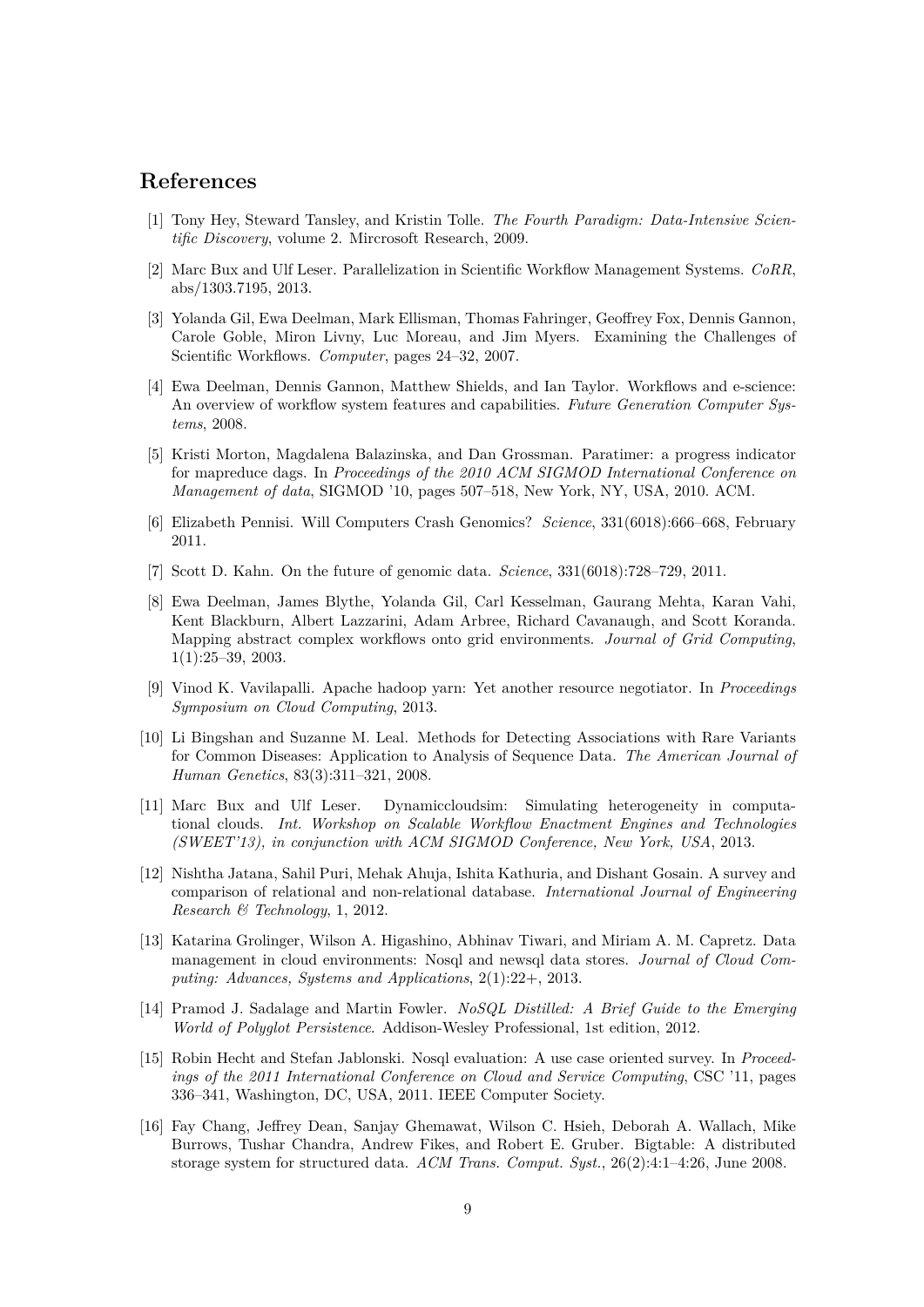- <span id="page-9-0"></span>[17] Jim Gray. The transaction concept: Virtues and limitations (invited paper). In *Proceedings of the Seventh International Conference on Very Large Data Bases - Volume 7*, VLDB '81, pages 144–154. VLDB Endowment, 1981.
- <span id="page-9-1"></span>[18] A. B. M. Moniruzzaman and Syed Akhter Hossain. Nosql database: New era of databases for big data analytics - classification, characteristics and comparison. *CoRR*, abs/1307.0191, 2013.
- <span id="page-9-2"></span>[19] Alexey Diomin and Kirill Grigorchuk. Benchmarking couchbase server for interactive applications. Altoros Systems, Inc http://www.altoros.com/, 2013.
- <span id="page-9-3"></span>[20] Denis Nelubin and Ben Engber. Ultra-high performance nosql benchmarking. Thumbtack Technology Inc., http://www.thumbtack.net/, 2013.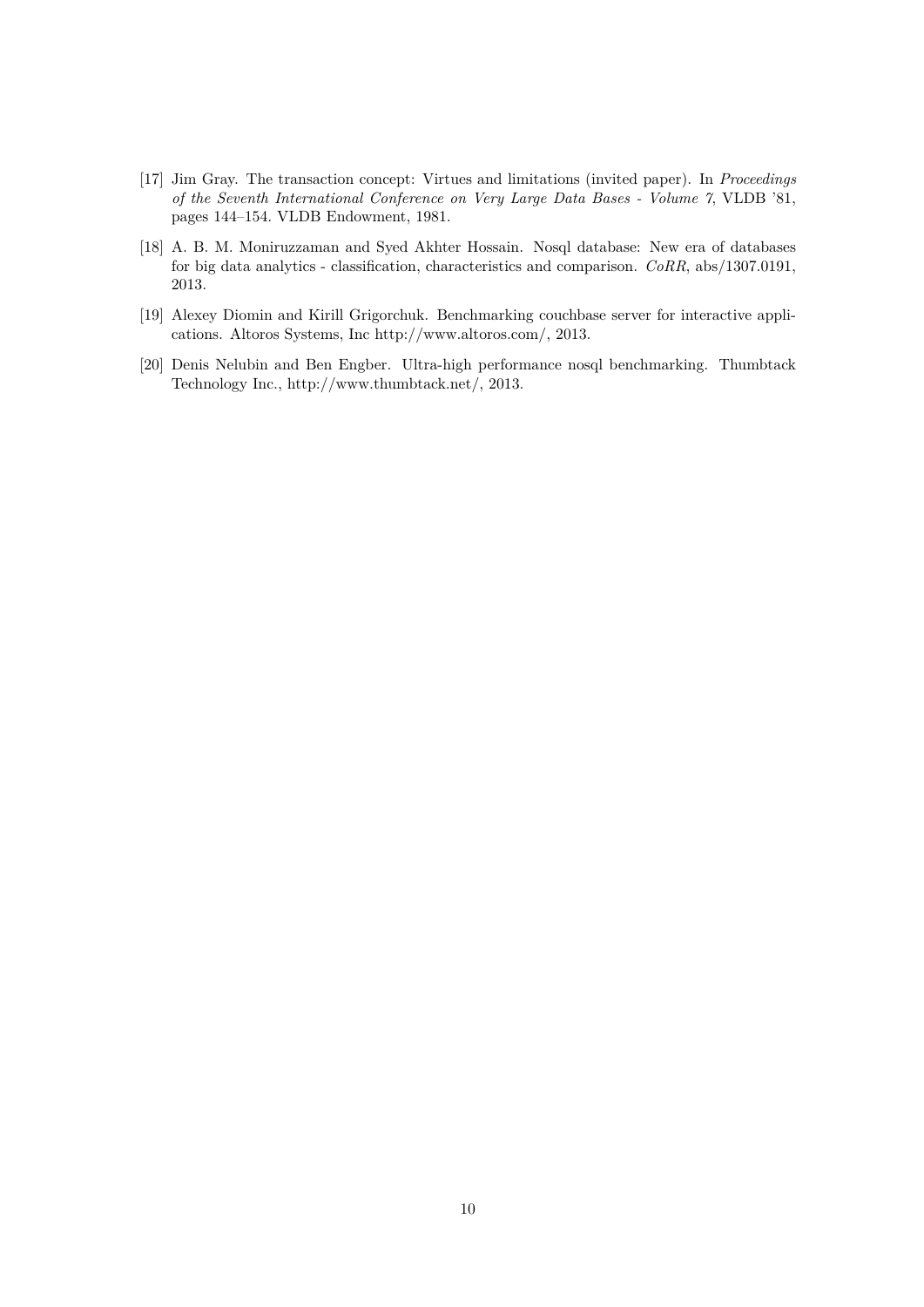

<span id="page-10-0"></span>Figure 2: An abstract bioinformatics workflow which processes genomic sequencing data [\[10\]](#page-8-15). The workflow is modeled and visualized by Cuneiform. Boxes correspond to individual tasks named by dotted arrows. The solid arrows show data dependencies between tasks. It is possible to declare variables for intermediate results.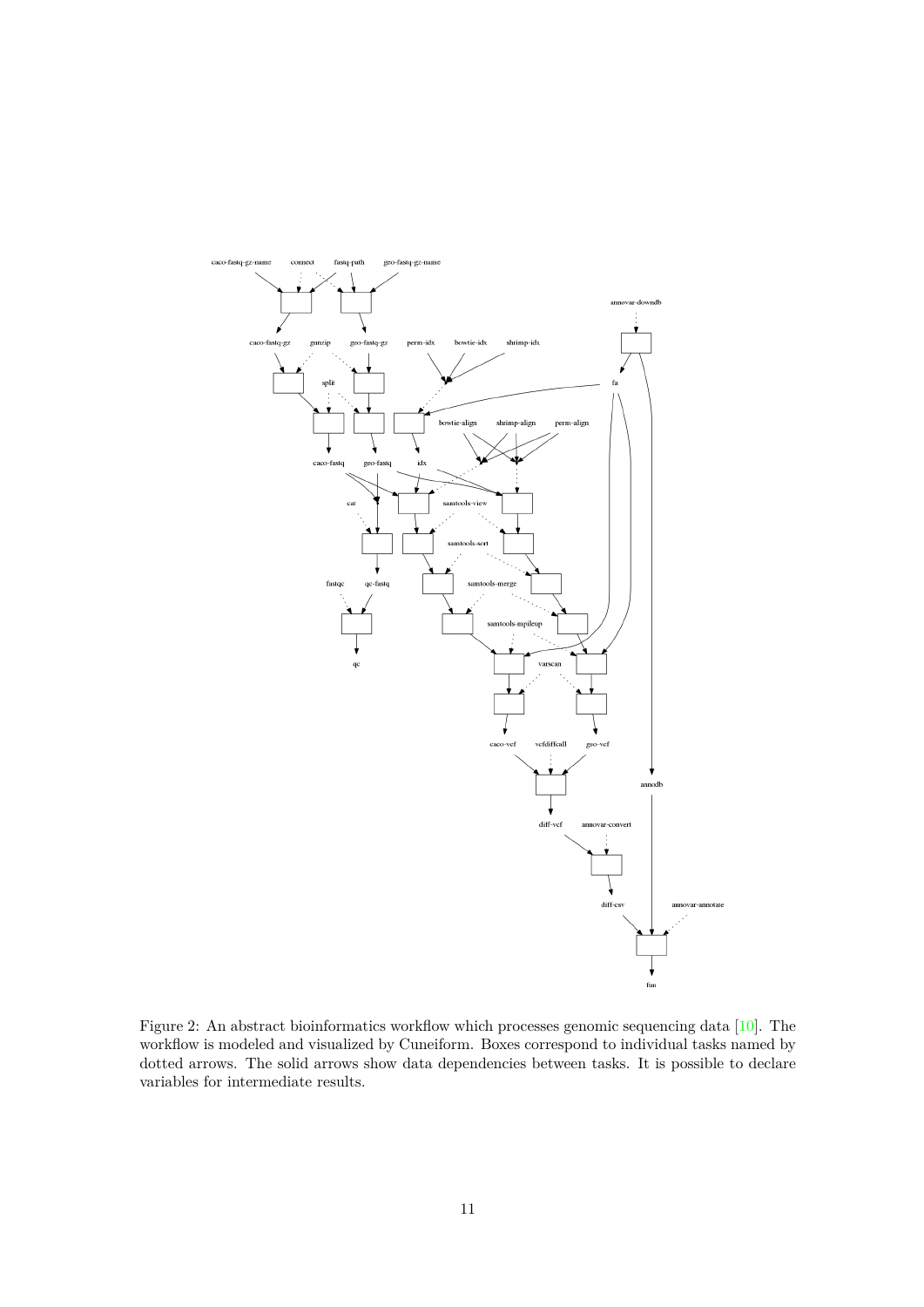

<span id="page-11-0"></span>Figure 3: Invocation graph of the abstract workflow modeled and visualized by Cuneiform. Each blue line in is an executed invocation of a task on a worker node. Data dependencies are shown by black lines between tasks. Orange lines denotes input and output files.